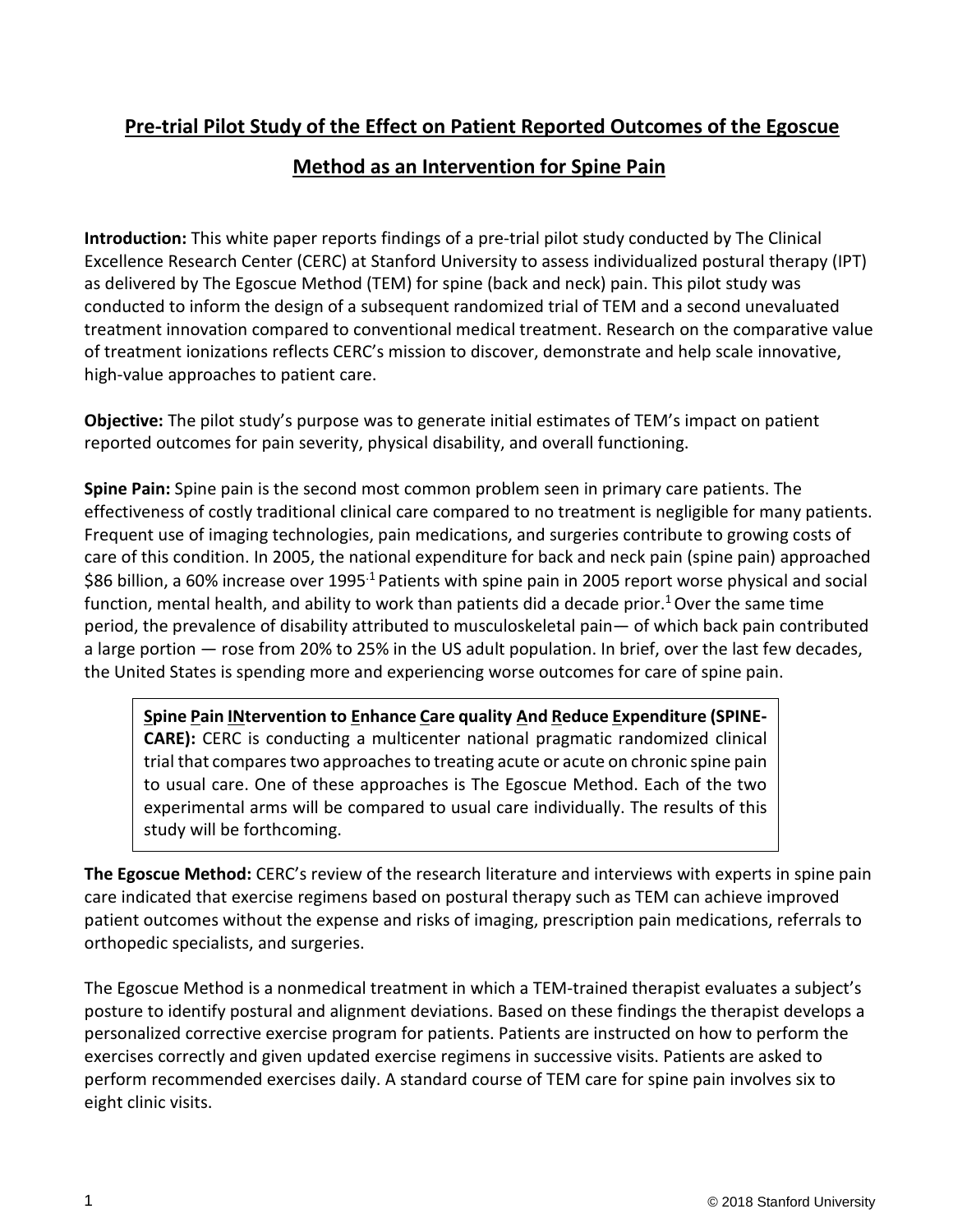Egoscue maintains an international network of clinics and trains their therapists through an internal program. Each clinic has a senior manager to monitor the clinic's therapists, and standard Egoscue tools and exercise props are used in its clinics. These factors support consistent IPT care approach across clinics and thereby its suitability for a national SPINE-CARE trial.

### **Pilot Methods:**

**Patient Survey**: CERC compiled a patient survey by drawing on well-validated surveys measuring four key outcomes: level of pain; disability level related to spine pain; health status; and self-efficacy (Table 1). The survey also collected data on demographics, previous care received for spine pain, and patient confidence in their ability to manage subsequent episodes of spine pain (Appendix).

| <b>Domain</b>                                       | <b>Source</b>                                                                                                                       | <b>Definition</b>                                                                                                                                                                                                                                                                                                           |
|-----------------------------------------------------|-------------------------------------------------------------------------------------------------------------------------------------|-----------------------------------------------------------------------------------------------------------------------------------------------------------------------------------------------------------------------------------------------------------------------------------------------------------------------------|
| <b>Current rating of</b><br>pain level <sup>2</sup> | 10 Point Pain Scale                                                                                                                 | Measure of current pain level on a scale of 0-10 with 0 being no pain. Lower<br>scores mean lower perceived pain level                                                                                                                                                                                                      |
| <b>Functioning</b><br>status $3$                    | Oswestry Disability<br>Index (ODI)                                                                                                  | How pain impacted the patient's functionality was measured with the Oswestry<br>Disability Index (ODI) and converted to scale of 100. Higher scores indicate the<br>patient has more disability.                                                                                                                            |
| <b>Scale health</b><br>status <sup>4</sup>          | EuroQol (EQ-5D)                                                                                                                     | Measure of health related quality of life that comprises of five dimensions:<br>mobility, self-care, usual activities, pain/discomfort and anxiety/depression.<br>Additionally, there is a vertical visual analogue scale that records the patient's<br>self-rated health. Higher scores mean a higher health status level. |
| Self-efficacy                                       | <b>Arthritis Self-</b><br><b>Efficacy Scale</b><br>(ASES-8) Adapted<br>with permission<br>from author (Kate<br>Lorig) to spine pain | Self-efficacy in managing spine pain was measured with ASES-8 measure.<br>Higher scores meaning the patient has greater self-efficacy in managing his/her<br>pain.                                                                                                                                                          |

Table 1. Description of Surveys Used to Measure Key Outcomes

**Patient Recruitment:** Patients attending three Egoscue clinics in San Francisco, Phoenix, and San Diego were invited to participate in the study. Inclusion criteria included a chief complaint of spine pain, having had no more than one Egoscue visit for their current episode of spine pain, and being over 18 years of age. Patients meeting these criteria who agreed to participate in the study and signed an informed consent were given the baseline Egoscue patient survey. A second follow-up survey was administered eight weeks later. Both surveys were paper based and self-administered.

**Study Population:** Nineteen patients were enrolled in the study, with 11 women and 8 men. Patients had an average age of 54 and all but one was college educated. More than half of the patients had other comorbidities such as diabetes (5), lung disease (6), and kidney disease (4). They reported having either back (11) or both back and neck pain (7). Duration of the current episode ranged from several months (9) to more than five years (2).

A majority of the patients (15) experienced previous episodes of spine pain, ranging from one prior episode (3) to more than five (5). They had sought a number of different medical care services (an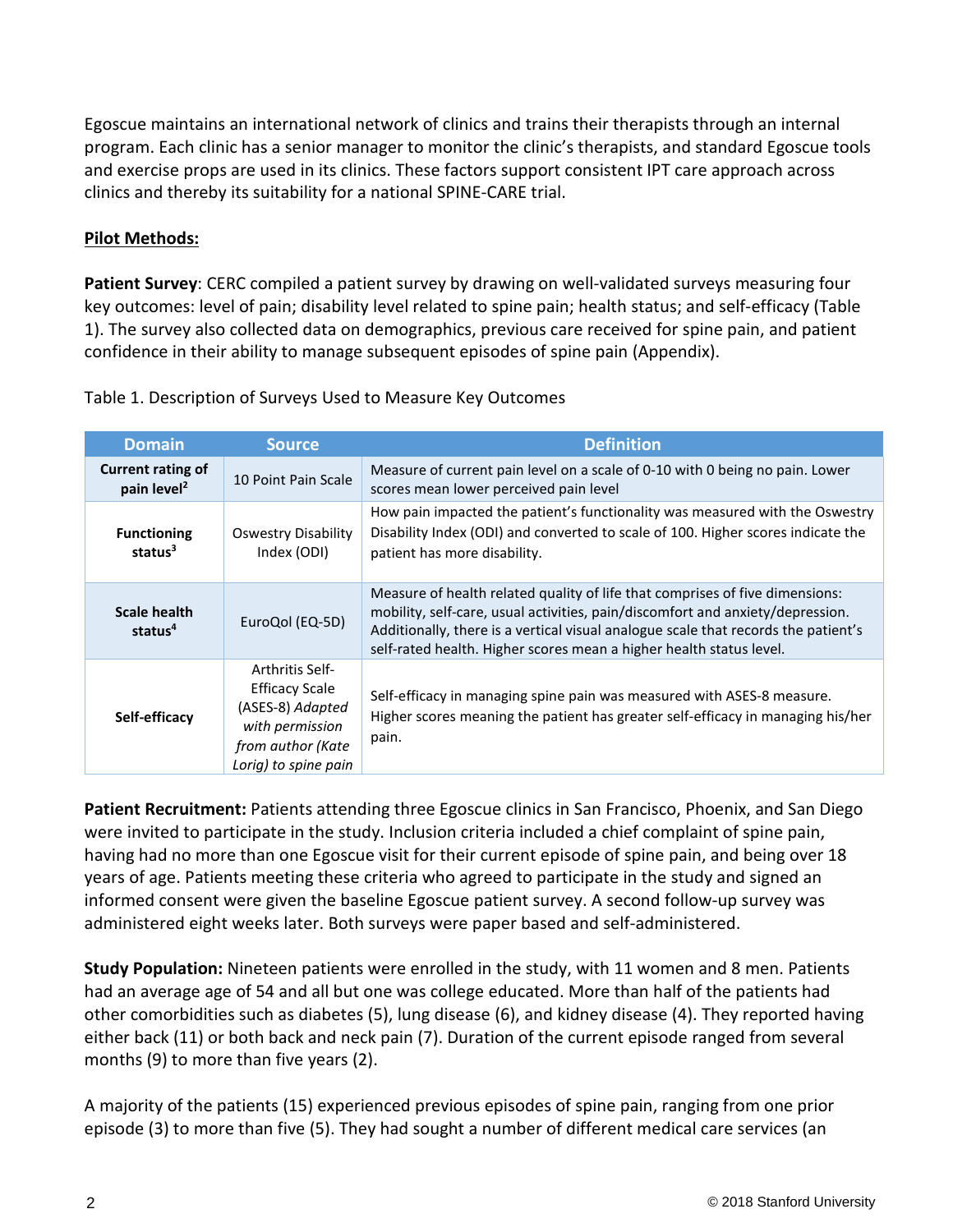average of 4) for previous episodes, the most common being over-the-counter medications (11), radiology (10), physical therapy (9), massage therapy (9), and chiropractor (8).

### **Findings:**

Patients reported (as defined in Table 1) improvement on all four outcome measures: pain level, disability, health status and self-efficacy (See Table 2). The strongest positive change was reported in pain level where average scores moved from 7.3 to 4.3 on a scale from 0-10 with lower scores meaning lower perceived pain. This change equated to a 41% decrease in pain severity. In the measure of disability due to spine pain, patients' scores changed from 30.1 to 11.5 on the 100-point scale where higher scores mean more disability. This equated to a 62% improvement. On health status, patients showed meaningful improvement with an 18.8% increase in quality of life. For self-efficacy, scores indicated a 9.6% increase in ability to manage pain. Additionally, illustrative patient comments are listed in Table 3.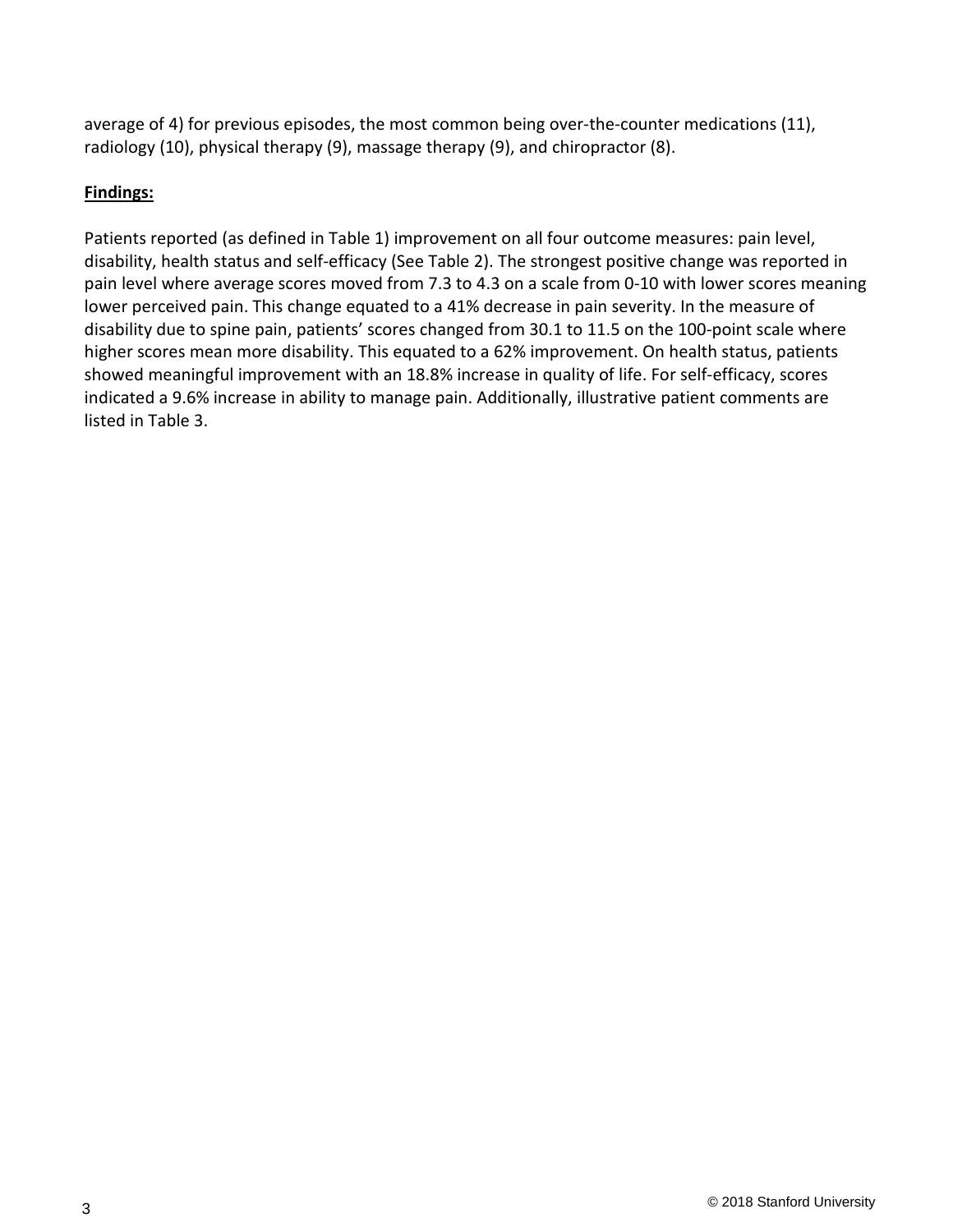| <b>Measures of Pain, Health</b><br><b>Status, and Self-Efficacy</b>  | <b>Baseline</b><br><b>Survey</b><br>$n=19$ | <b>Follow-up</b><br><b>Survey</b><br>$n=19$ | <b>Change</b><br>$(FU - BL)$   | <b>Meaningful</b><br><b>Change</b><br>Score(*Indicates<br><b>Change Meets or</b><br><b>Exceeds</b><br><b>Meaningful</b><br>Change)                 |
|----------------------------------------------------------------------|--------------------------------------------|---------------------------------------------|--------------------------------|----------------------------------------------------------------------------------------------------------------------------------------------------|
| <b>Current rating of pain</b><br>level, <sup>a</sup> average (range) | $7.3(3-10)$                                | $4.3(1-10)$                                 | $-2.9(-7-1)$                   | *Improvement of 2-3<br>points (lower scores<br>mean lower perceived<br>pain level)                                                                 |
| Health status, <sup>b</sup> average<br>(range)                       | 0.685<br>$(0.315 - 0.861)$                 | 0.846<br>$(0.756 -$<br>1.000                | 0.161<br>$(-0.012 -$<br>0.561) | *Improvement of<br>0.040 (higher scores<br>mean a higher health<br>status level)                                                                   |
| Oswestry Disability Index, <sup>c</sup><br>average (range)           | 30.1 (10-92)                               | $11.5(0-35)$                                | $-18.6$ ( $-90-10$ )           | *Improvement of 10<br>points (higher scores<br>indicate the patient<br>has more disability)                                                        |
| Minimal disability (0-20),<br># $(%)$                                | 6(32)                                      | 15 (79)                                     | $+9$                           |                                                                                                                                                    |
| Moderate disability (21-<br>$40$ , # $(%)$                           | 10(53)                                     | 4(21)                                       | $-6$                           |                                                                                                                                                    |
| Severe disability (41-60),<br># (%)                                  | 2(11)                                      | 0(0)                                        | $-2$                           |                                                                                                                                                    |
| Crippled (61-80), # (%)                                              | 0(0)                                       | 0(0)                                        | $\mathbf 0$                    |                                                                                                                                                    |
| Bed-bound (81-100), #<br>(%)                                         | 1(5)                                       | 0(0)                                        | $-1$                           |                                                                                                                                                    |
| Self-efficacy, <sup>d</sup> average<br>(range)                       | $7.5(3.1-10)$                              | $8.3(3.6-10)$                               | $0.7$ (-2.1-3.6)               | $N/A - No$ published<br>meaningful change<br>score (higher scores<br>mean the patient has<br>greater self-efficacy in<br>managing his/her<br>pain) |

Table 2. Change in Measures of Pain, Health Status, and Self-Efficacy from Baseline to Follow-up

Notes:

- a. Pain level was measured using a 10-point scale.
- b. Health status was measured with the EQ-5D measure.
- c. How pain impacted the patient's functionality was measured with the Oswestry Disability Index (ODI) and converted to a scale of 100.
- d. Self-efficacy in managing spine pain was measured with ASES-8measure.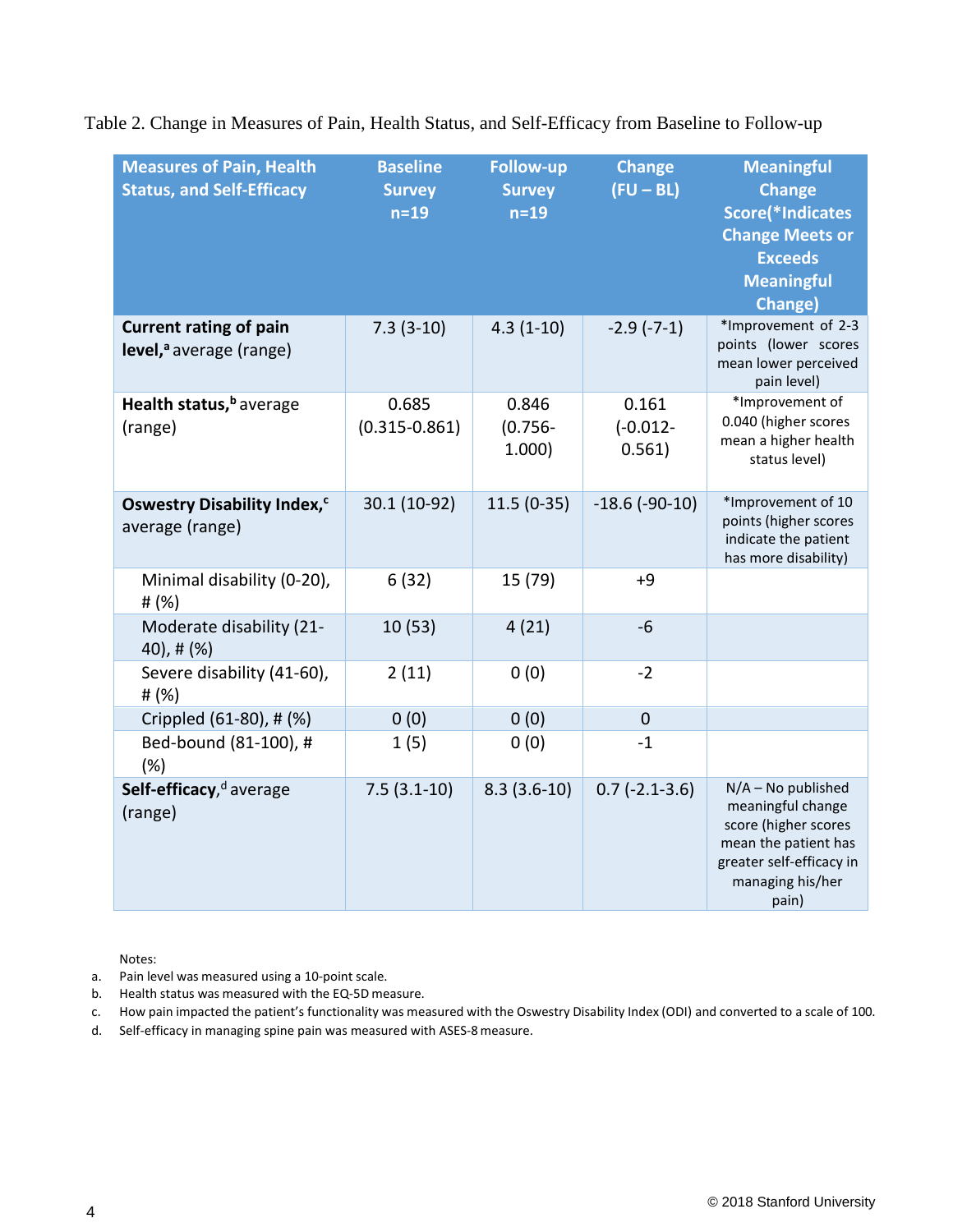Table 3. Selected Patient Testimonials

The treatment has made my pain reduce and helped realign my body.

*Help me set positive goals and hope for change and improvement - choices & support if needed. Some of the exercises were very elementary, but that was a start.*

*Gave me exercises and knowledge in understanding what I need to do.*

*I feel that I now have the tools to cope with my back pain for acute and chronic episodes. Egoscue has been extremely helpful to me and I feel more confident that I can manage my pain without the use of medication and I feel that I am able to increase my level of activity and manage my pain.*

*Somewhat less pain in the leg due to Sciatica and more localized pain in the low back.*

*I have more movement and can recover from episodes more quickly.*

The outcomes indicate stronger recovery rates on one subscale, the Oswestry Disability Index ODI), than those reported for other spine pain treatments. In two published studies using the same ODI scale measuring spine-pain disability, patients treated with oral steroids reported improvement of 37% at three-week follow-up and patients undergoing discectomies reported 36% to 38% improvement at three months.5,6 By comparison, Egoscue patients reported notably greater ODI improvement of 62% at two months. A 10% decrease on the ODI is accepted as a clinically meaningful improvement.<sup>7</sup>

On another subscale, Egoscue outcomes were roughly similar to those reported in other studies. On our Current Rating of Pain Visual Analogue Scale (VAS), Egoscue patients reported a 39% decrease in pain. In a population being treated for sciatica with surgery or conservative care, the change on a similar VAS for back pain at two months was a decrease of 57% in the surgery group and 17% in the conservative treatment group<sup>8</sup> In another study, patients undergoing two types of discectomy reported decreases of 33% and of 47% on a VAS for back pain at three months.<sup>6</sup>

These comparisons are not exact because other studies offering short-term patient reported outcomes used different data collection time points and enrolled patient populations with differing types of spine pain complaints. We can, however, conclude that this group of Egoscue patients experienced improvement after two months of treatment that appears to exceed or approximate that reported by spine pain patients receiving traditional medical interventions.

#### **Limitations:**

There were two key limitations to this study. A sample size of 19 is too small to determine the generalizability of the measured effects. The study design is subject to patient selection bias, since the data gathered are based on the baseline and follow-up surveys of patients who self-selected to engage in the Egoscue Method.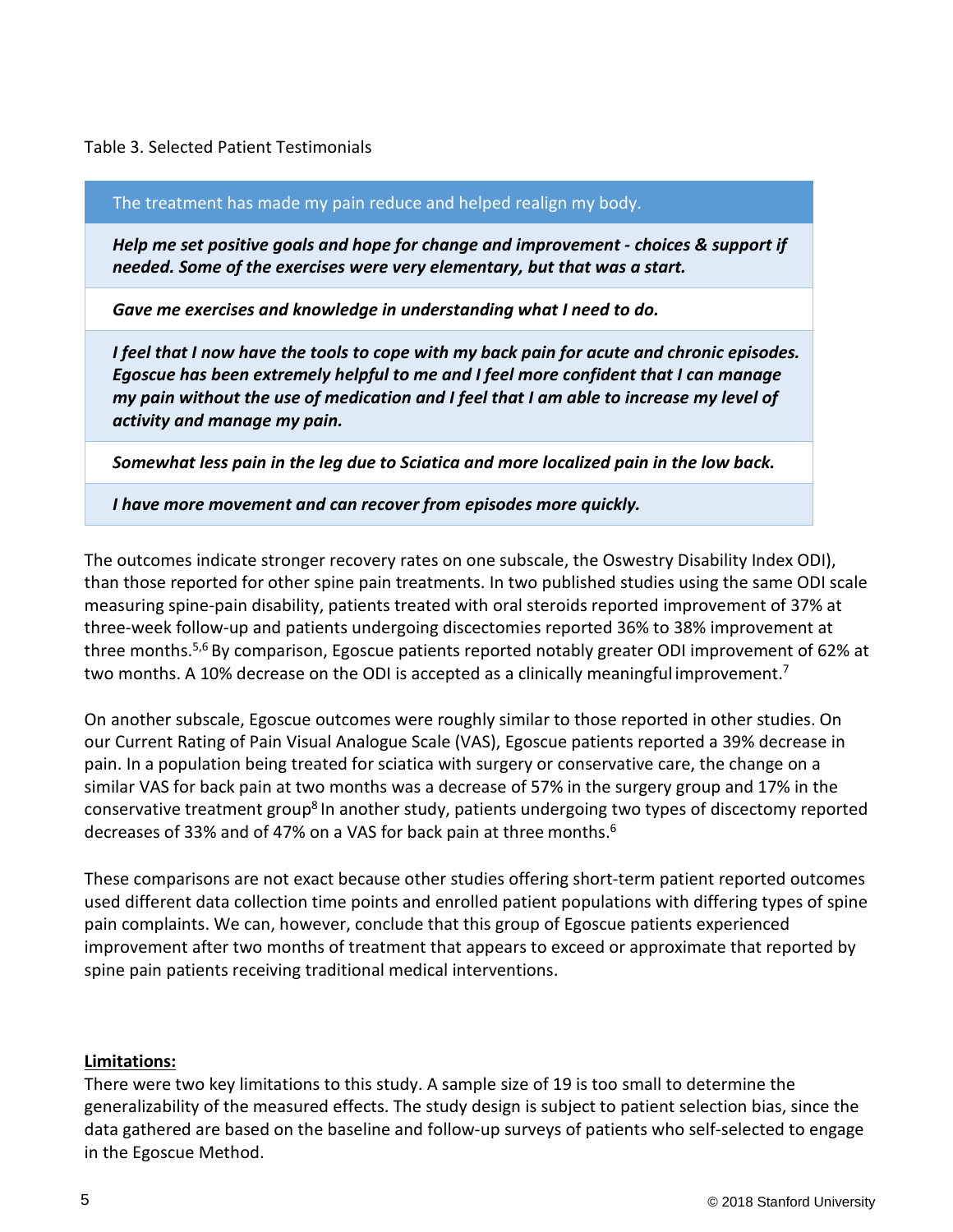### **Conclusions:**

Overall, our pre-trial pilot study suggests that the Egoscue Method is effective in treating patients with spine pain measure by validated patient survey tools (see Figure 1). Most patients also reported that they would return to the Egoscue Method for further treatment or to their original Egoscue Method exercises to manage future episodes of spine pain.

Given the general lack of positive outcome for standard medical interventions in treating spine pain and the many negative complications reported for pharmaceutical and surgical interventions, it is also noteworthy that none of these patients reported complications. One explanation for the lack of complications may be that because of reduced pain and disability, our study patients avoided the use of opioids and other prescription pain medications with side effect risks.

This small pre-trial pilot study suggests that the Egoscue Method is efficacious. The now-unfolding multi-state SPINE –CARE trial will definitively examine the efficacy and cost of IPT compared to prevailing medical approaches.



Figure 1. Percentage Improvement in Patient Reported Outcomes from Egoscue Method Treatment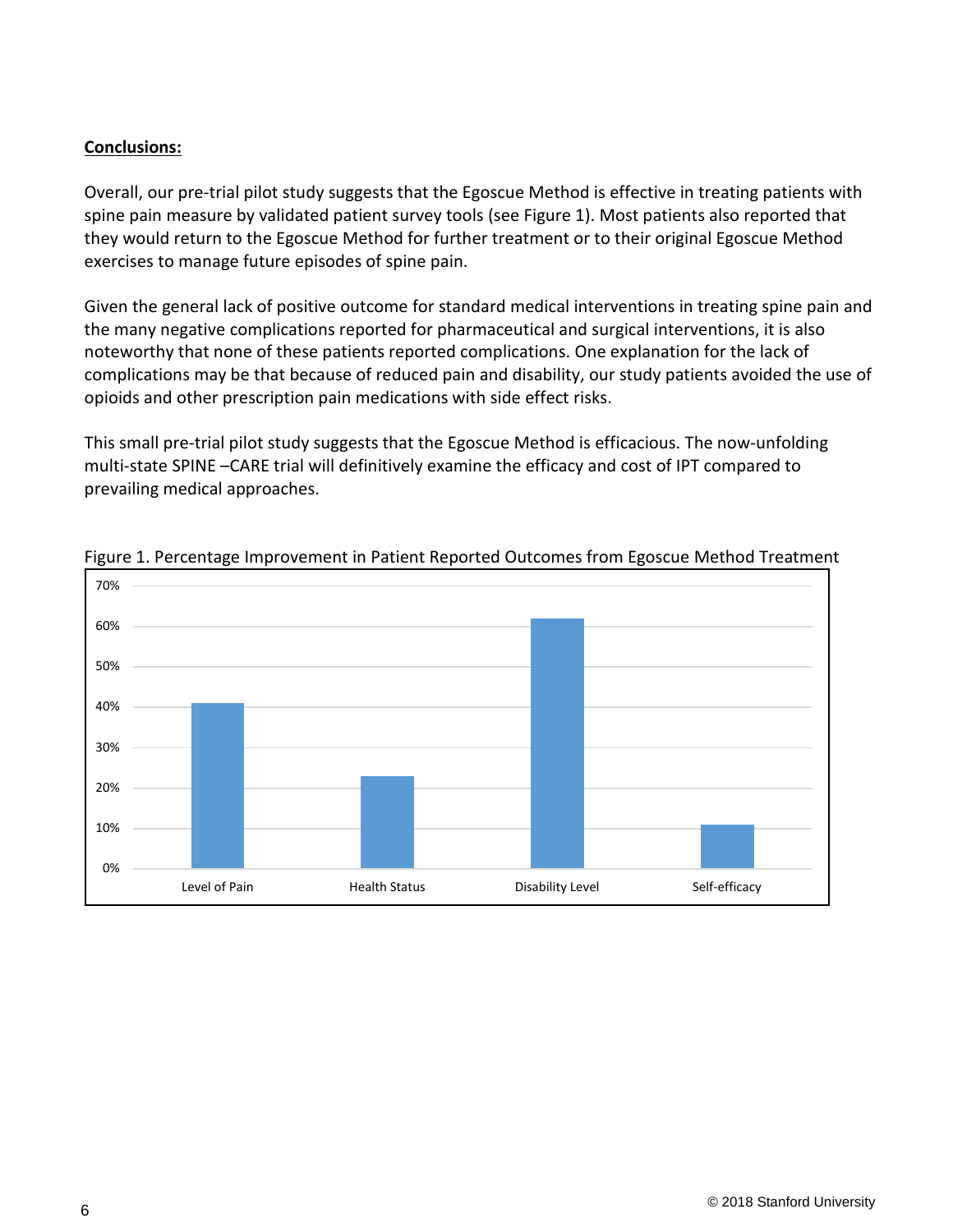#### References

1. Freburger JK, Holmes GM, Agans RP, et al. The Rising Prevalence of Chronic Low BackPain. Archives of internal medicine. 2009;169(3):251-258. doi:10.1001/archinternmed.2008.543

2. Lauridsen HH, Hartvigsen J, Manniche C, Korsholm L, Grunnet-Nilsson N. Responsivenessand minimal clinically important difference for pain and disability instruments in low back pain patients. BMC Musculoskelet Disord. 2006 Oct 25;7:82

3. Fritz JM, Irrgang JJ. A comparison of a modified Oswestry Low Back Pain Disability Questionnaire and the Quebec Back Pain Disability Scale. Phys Ther. 2001 Feb;81(2):776-88

4. Luo N, Johnson J, Coons SJ. Using instrument-defined health state transitions toestimate minimally important differences for four preference-based health-related quality of life instruments. Med Care. 2010 Apr;48(4):365-71

5. Goldberg, 2015.

6. Gibson 2016.

7. Fairbank JCT & Pynsent, PB (2000) The Oswestry Disability Index. Spine, 25(22):2940-2953. Davidson M & Keating J (2001) A comparison of five low back disability questionnaires: reliability and responsiveness. Physical Therapy 2002;82:8-24. The Oswestry Disability Index is a widely used tool that researchers and disability evaluators use to measure a patient's functional disability. The test is considered the 'gold standard' of back pain functional outcomes.

8. Peul et al, 2007.

9. Gibson, 2016.

# **Appendix: Additional Survey Data**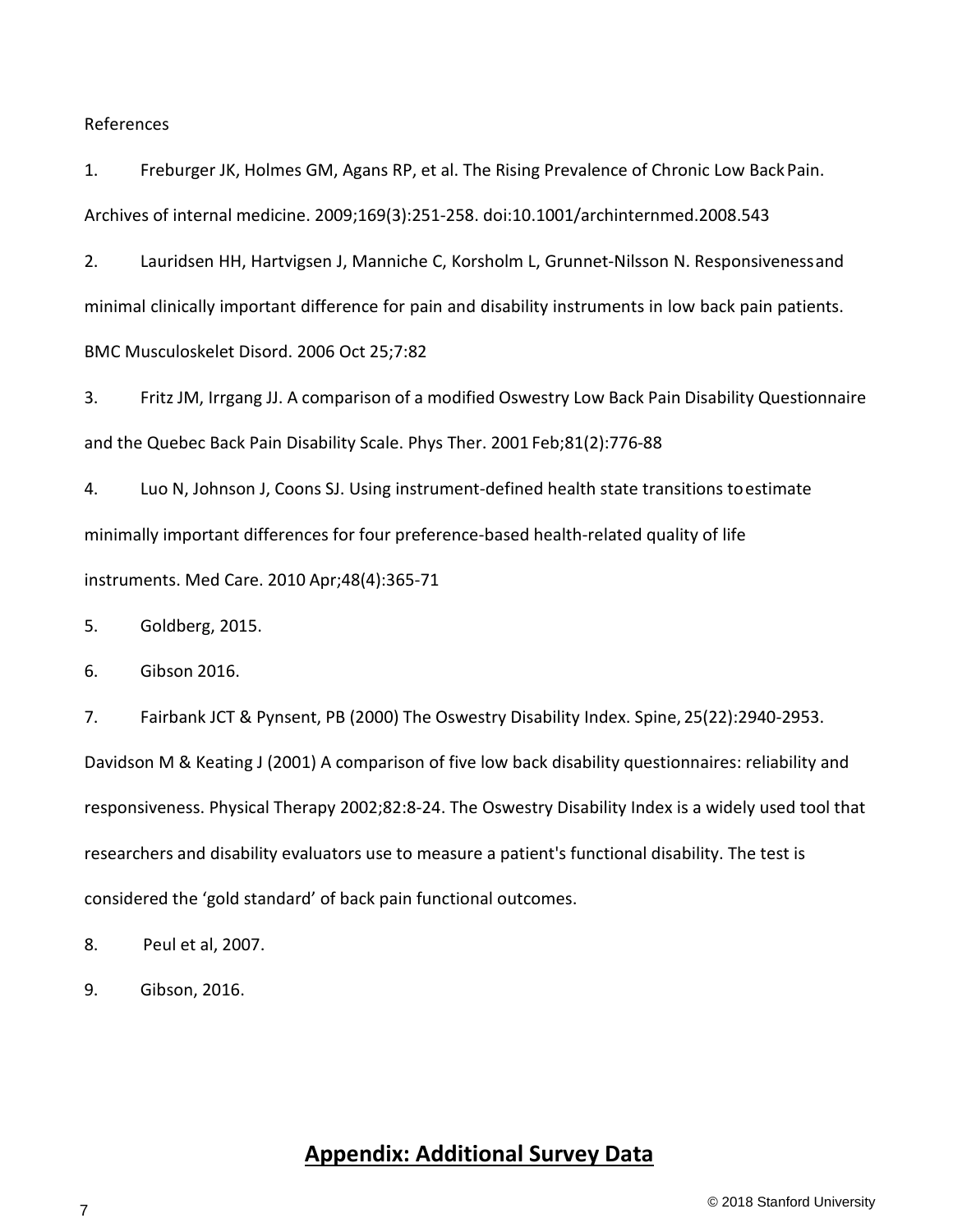### Table A1: Demographics

| Marital Status, # (%)              |         |
|------------------------------------|---------|
| Single                             | 3(16)   |
| Married/partnered                  | 15 (79) |
| <b>Divorced</b>                    | 1(5)    |
| Widowed                            | 0(0)    |
| Race/ethnicity, # (%)              |         |
| Caucasian                          | 17 (89) |
| African American                   | 1(5)    |
| Hispanic/Latino                    | 1(5)    |
| Education status, # (%)            |         |
| Grade school or less               | 0(0)    |
| High school or technical<br>school | 1(5)    |
| College                            | 10 (53) |
| Graduate or professional<br>school | 8(42)   |
| <b>Employment Status, # (%)</b>    |         |
| Full-time paid position            | 10 (53) |
| Part-time paid position            | 1(5)    |
| Not working, but looking           | 0(0)    |
| Not working, and not               | 2(11)   |
| looking                            |         |
| Retired                            | 5(26)   |
| Student                            | 0(0)    |
| Student and working                | 1(5)    |
| Household income, # (%)            |         |
| Less than \$20,000                 | 0(0)    |
| \$20,000 - \$39,999                | 1(5)    |
| \$40,000 - \$59,999                | 3(16)   |
| \$60,000 - \$79,999                | 2(11)   |
| \$80,000 - \$99,999                | 0(0)    |
| \$100,000+                         | 10 (53) |
| Decline to answer                  | 3(16)   |

Note: Percentages may not add to 100 due to rounding.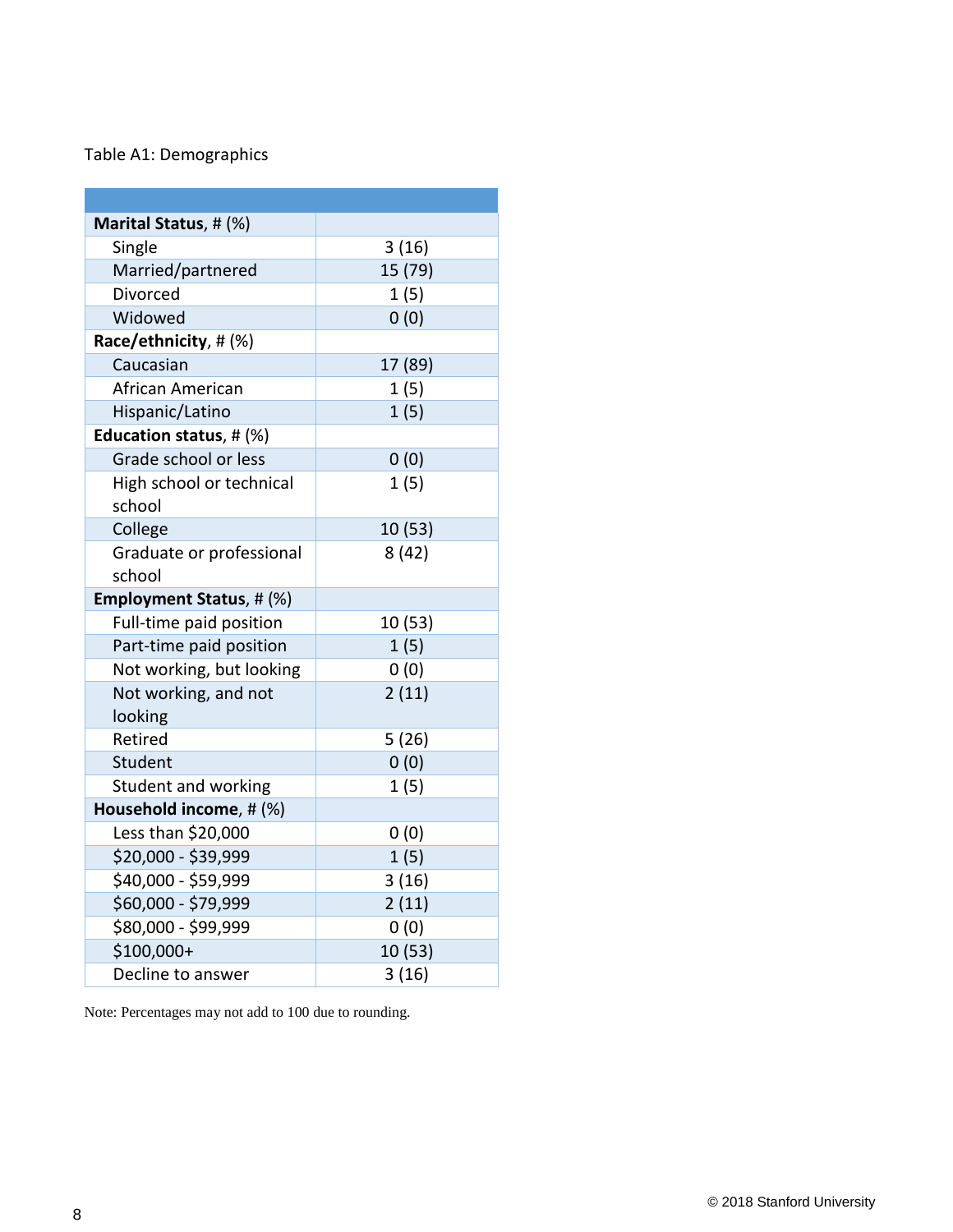| Table A2. Current Spine Pain Characteristics |  |  |  |  |  |
|----------------------------------------------|--|--|--|--|--|
|----------------------------------------------|--|--|--|--|--|

| <b>Current Spine Pain</b><br><b>Characteristics</b>       | <b>Completed Both Surveys</b><br>$n=19$ |  |  |  |  |
|-----------------------------------------------------------|-----------------------------------------|--|--|--|--|
| Pain location, # (%)                                      |                                         |  |  |  |  |
| Neck                                                      | 0(0)                                    |  |  |  |  |
| <b>Back</b>                                               | 11 (58)                                 |  |  |  |  |
| Both neck and back                                        | 7(37)                                   |  |  |  |  |
| Other                                                     | 1(5)                                    |  |  |  |  |
| Cause of pain, $# (%)$                                    |                                         |  |  |  |  |
| Unknown                                                   | 8(42)                                   |  |  |  |  |
| Fall                                                      | 2(11)                                   |  |  |  |  |
| Lifting something                                         | 1(5)                                    |  |  |  |  |
| Motor vehicle<br>accident                                 | 1(5)                                    |  |  |  |  |
| Other                                                     | 3(16)                                   |  |  |  |  |
| More than one<br>above                                    | 4(21)                                   |  |  |  |  |
| Age in years of first<br>pain episode, average<br>(range) | 33.9 (15-60)                            |  |  |  |  |
| <b>Current duration of</b><br>pain, $#$ $%$               |                                         |  |  |  |  |
| 1-3 months                                                | 9(47)                                   |  |  |  |  |
| 4-6 months                                                | 4(21)                                   |  |  |  |  |
| 1-2 years                                                 | 1(5)                                    |  |  |  |  |
| 3-5 years                                                 | 2(11)                                   |  |  |  |  |
| > 5 years                                                 | 2(11)                                   |  |  |  |  |
| Decline to answer                                         | 1(5)                                    |  |  |  |  |

Note: Percentages may not add to 100 due to rounding.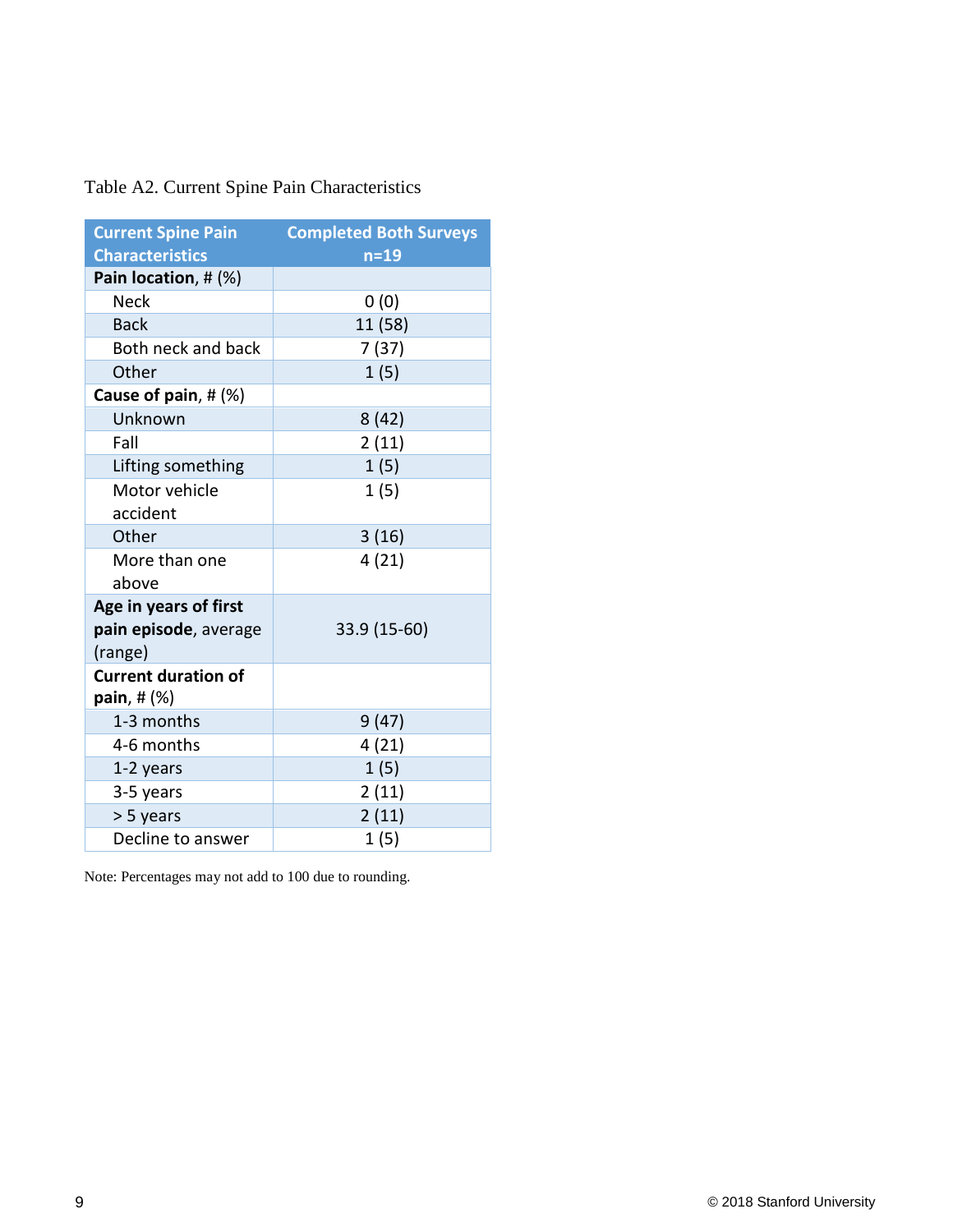#### Table A3. Health Characteristics

Note: three patients who responded to the baseline survey did not respond to the follow-up survey. Therefore, in the following tables we report descriptors for three categories of patients. Those who responded to both baseline and follow-up, the three who responded only to the baseline survey, and all 22 respondents.

| <b>Health Characteristics</b>                                            | <b>Completed</b><br><b>Both Surveys</b><br>$n=19$ | <b>Completed</b><br><b>Only Baseline</b><br>survey<br>$n = S$ | <b>All</b><br><b>Respondents</b><br>$n=22$ |
|--------------------------------------------------------------------------|---------------------------------------------------|---------------------------------------------------------------|--------------------------------------------|
| Most frequently reported health<br>conditions <sup>a</sup> , # $(%)$     |                                                   |                                                               |                                            |
| Arthritis, rheumatic diseases,<br>musculoskeletal conditions             | $9(50)^{b}$                                       | 1(33)                                                         | $10(48)^c$                                 |
| Endocrine disorders (including<br>diabetes and thyroid disorders)        | 5 $(28)^{b}$                                      | 1(33)                                                         | $6(29)^c$                                  |
| Lung disease, respiratory conditions<br>(including allergies and asthma) | $6(33)^{b}$                                       | 0(0)                                                          | $6(29)^c$                                  |
| Eye disorders                                                            | $8(28)^{b}$                                       | 0(0)                                                          | 5 $(24)^c$                                 |
| Kidney disease, urinary conditions                                       | 4 $(22)^{b}$                                      | 0(0)                                                          | $4(19)^c$                                  |
| Metabolic conditions (including high<br>cholesterol)                     | $3(17)^2$                                         | 1(33)                                                         | $4(19)^c$                                  |
| Stomach, intestinal, gastrointestinal<br>disease                         | $3(17)^{b}$                                       | 1(33)                                                         | $4(19)^c$                                  |
| <b>Number of health conditions</b><br>reported, average (range)          | 2.7 $(0-9)^{b}$                                   | $2.0(0-4)$                                                    | $2.6(0-9)^{c}$                             |
| <b>Current number of prescription</b><br>medications, average (range)    | 1.3 $(0-5)^{b}$                                   | $0.7(0-2)$                                                    | 1.2 $(0-5)^{c}$                            |

Notes:

a. Respondents could choose more than one option.

b. n=18 since one person did not answer this question.

c. n=21 since one person did not answer this question.